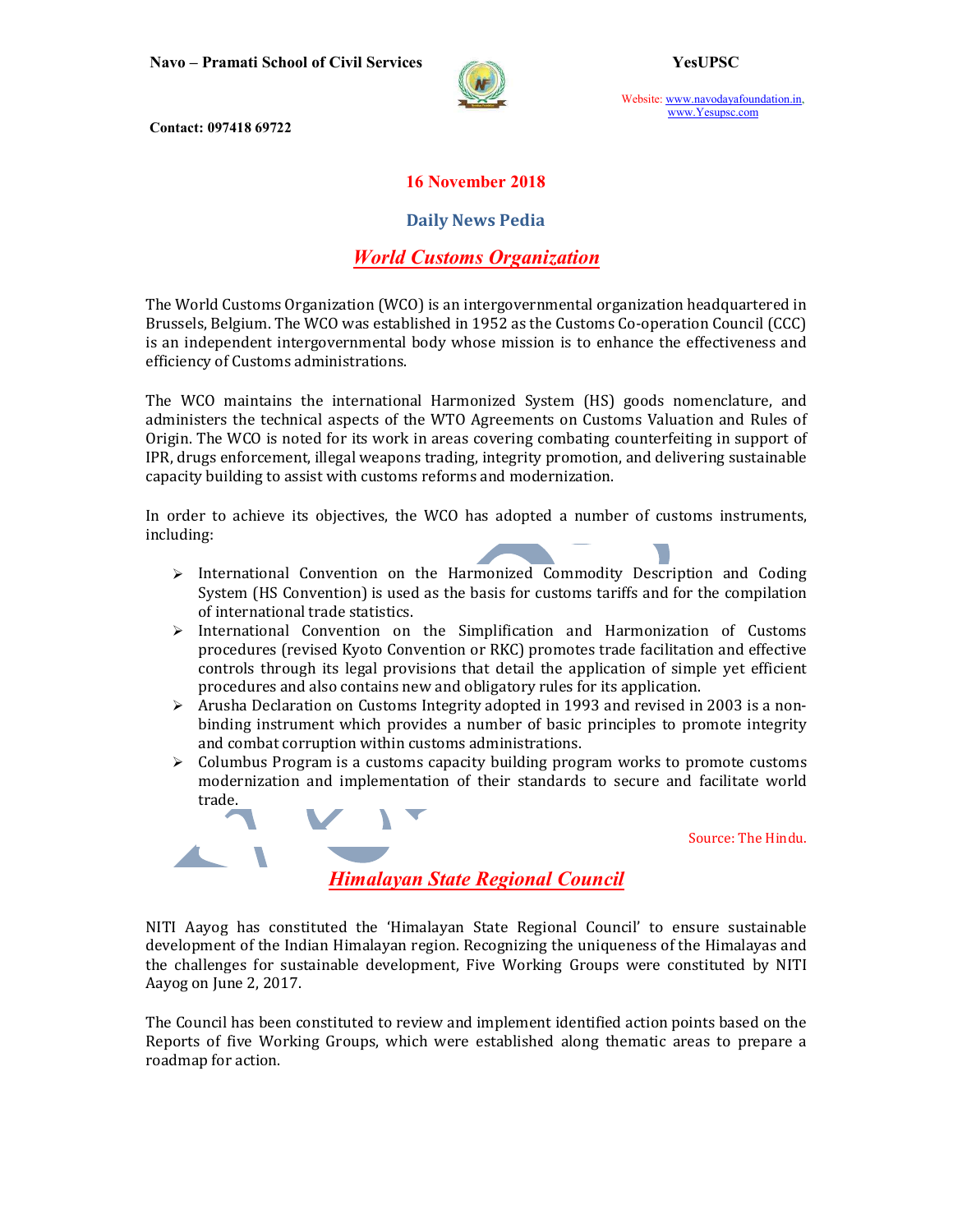These Working Groups were tasked with preparing a roadmap for action across five thematic areas namely:

- $\triangleright$  Inventory and Revival of Springs in Himalayas for Water Security,
- $\triangleright$  Sustainable Tourism in Indian Himalayan Region,
- $\triangleright$  Shifting Cultivation: Towards Transformation Approach,
- $\triangleright$  Strengthening Skill & Entrepreneurship (E&S) Landscape in Himalayas, and
- $\triangleright$  Data/Information for Informed Decision Making

The five thematic reports were released by the NITI Aayog in August, 2018 and framed the action points for the Terms of Reference of the Council constituted. The HSRC will be the nodal agency for the Sustainable development in the Himalayan Region which consists of the twelve States and some selected districts (includes West Bengal and Assam as well).

Source: PIB.

## NITI Aayog organizes South Asian Regional Conference on Urban **Infrastructure**

NITI Aayog partnered with the United Nations Economic and Social Commission for Asia and the Pacific (UNESCAP) and the Asian Development Bank (ADB) to host a South Asian regional conference.

The Conference aims to review overall issues and assess the sustainability of PPPs and urban finance in South Asia, specifically India, while broadening the knowledge base and engaging on international best practices. Public-private partnerships (PPPs) have been one such option that enables governments to optimally share the risks associated with a project's life cycle.

The conference will emphasize the need to ensure adequate return on investments in infrastructure through properly structured Special Purpose Vehicles (SPVs) and de-risking of projects.

#### Source: PIB.

## 2nd Mega Food Park in Maharashtra

Union Minister for Food Processing Industries has inaugurated the second Mega Food Park in Maharashtra. The Paithan Mega Food Park has been set up in 102 acre of land at a cost of Rs. 124.52 crore.

A 3rd Mega Food Park has been sanctioned by the Ministry in Maharashtra and is under implementation in Wardha District while the first Park was inaugurated on  $1<sup>st</sup>$  of March 2018 in Satara district.

Benefits of Mega Food Park: The Mega Food Park will leverage an additional investment of about Rs. 250 crore in 25-30 food processing units in the park and would eventually lead to a turnover of about Rs. 450-500 crore annually. The Park will also provide direct and indirect employment to 5,000 persons and benefit about 25,000 farmers in the CPC and PPC catchment areas. The modern infrastructure for food processing created at Park will benefit the farmers, growers, processors and consumers of Maharashtra and adjoining areas immensely and prove to be a big boost to the growth of the food processing sector in the State of Maharashtra.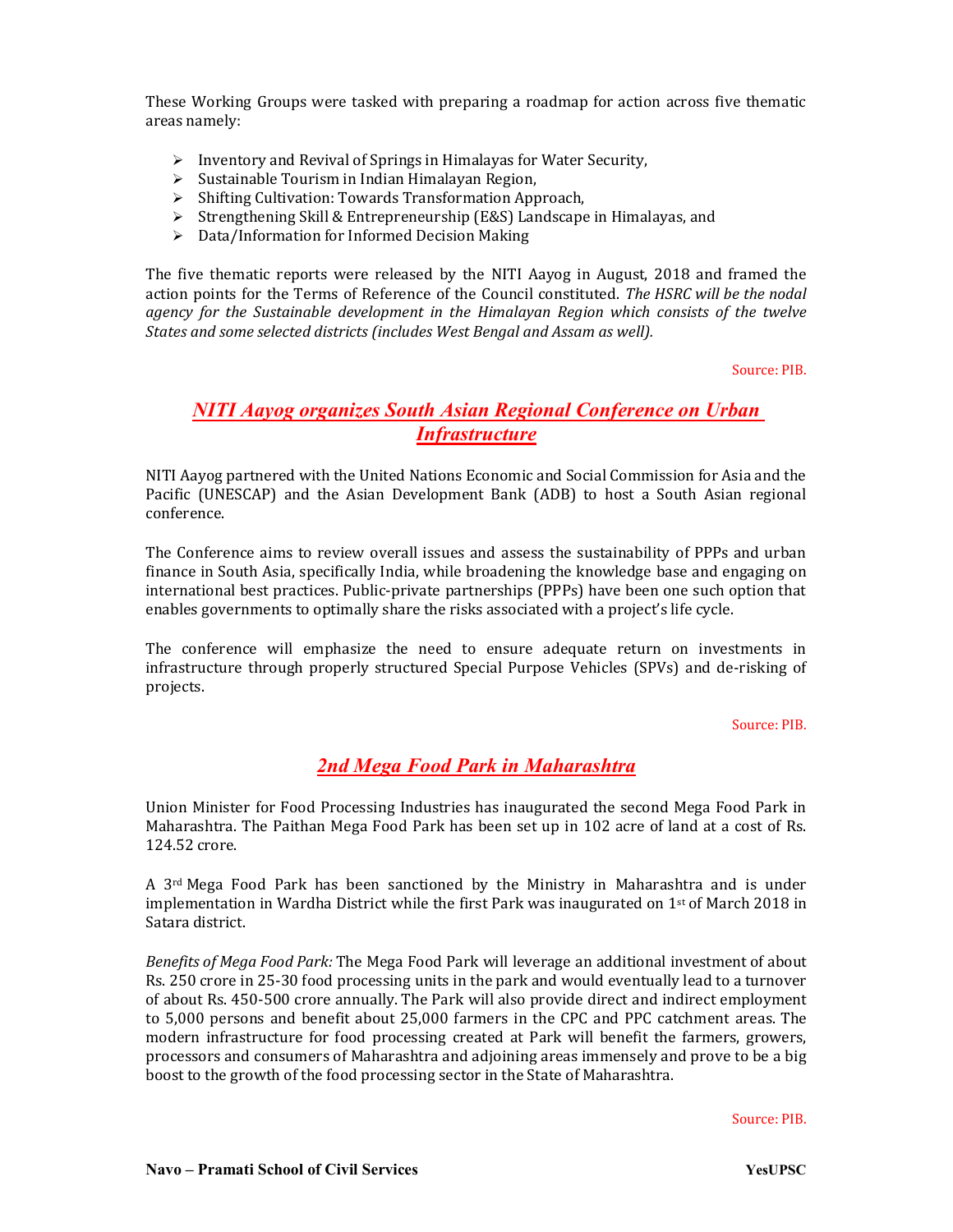# 'Cooperatives to Cooperative Trade' partnership in NEDAC

The general assembly of 22 prominent cooperative organizations from eight countries has decided to focus on C2C and capacity development to meet challenges of climate change as transformative cooperatives.

Its aim would be to bring about an increase in farmers income and raise their economic standard by bringing cooperative trade in the mainstream and enhance cooperative professionalism.

NEDAC was set up in 1991 by the United Nations' Food and Agriculture Organization (FAO), the International Cooperative Alliance (ICA) and the International Labour Organization (ILO). NEDAC is a unique organization encompassing mix of Government and non Government organizations created by FAO for synergizing policies and programmes of government and cooperative institutions at country level. NEDAC sensitizes Governments in the region on the role of agricultural cooperatives in promoting agricultural and rural development to ensure rural food and livelihood security for millions of people in Asia and Pacific.



The impact of World War I on India

The war linked India to global events in profound ways with far-reaching consequences On the morning of 26 September, 1914, the Castilia and the Mongara sailed into Marseilles. On board the British India Company ships was the Lahore Division of the British India Corps. An article in The Times, published on 2 October that year, described the scene as the units disembarked and marched up the boulevards leading away from the port amid gathered crowds: "Women presented the troops with cigarette and fruits and girls presented flowers and pinned them to tunics and turbans. The enthusiasm reached fever heat when the Ghurkhas struck up the 'Marseillaise'... Many of the younger natives leapt… in the air waiving the Union Jack and Tricolour."

The French had reason to be enthusiastic. When the Lahore Division and the Meerut Division entered World War I, they were the first Indian soldiers ever to take part in a war in Europe. By the time they sailed out from Marseilles 14 months later, they and their compatriots—138,608 Indians in all—had helped blunt Germany's Schlieffen Plan. Formulated by German Field Marshal Alfred von Schlieffen in 1905-06, the Plan envisaged a short war—a quick, decisive invasion and defeat of France via Belgium, forestalling the attritional war that would allow the superior strength of the probable Allied powers to be deployed. When hostilities kicked off, the British Expeditionary Force in France was a small, if seasoned, fighting force. Reinforcing it was essential; thus the deployment of the two Indian divisions. With the 100th anniversary of the Armistice last Sunday, and the inauguration of monuments to Indian soldiers in France, it is a contribution worth remembering.

The broader impact of the war on India suffers from a similar lack of attention, save perhaps for the political consequences—the surge of nationalism and rise of mass civil disobedience when the Montagu-Chelmsford Reforms' failed to deliver on the expectation of home rule that had led to popular support for the British war effort. For instance, what of the army that had fought on the Western Front, and in East Africa, Mesopotamia and the Dardanelles campaign? Used as a border pacification and defence force in peacetime, it was not structured for the kind of